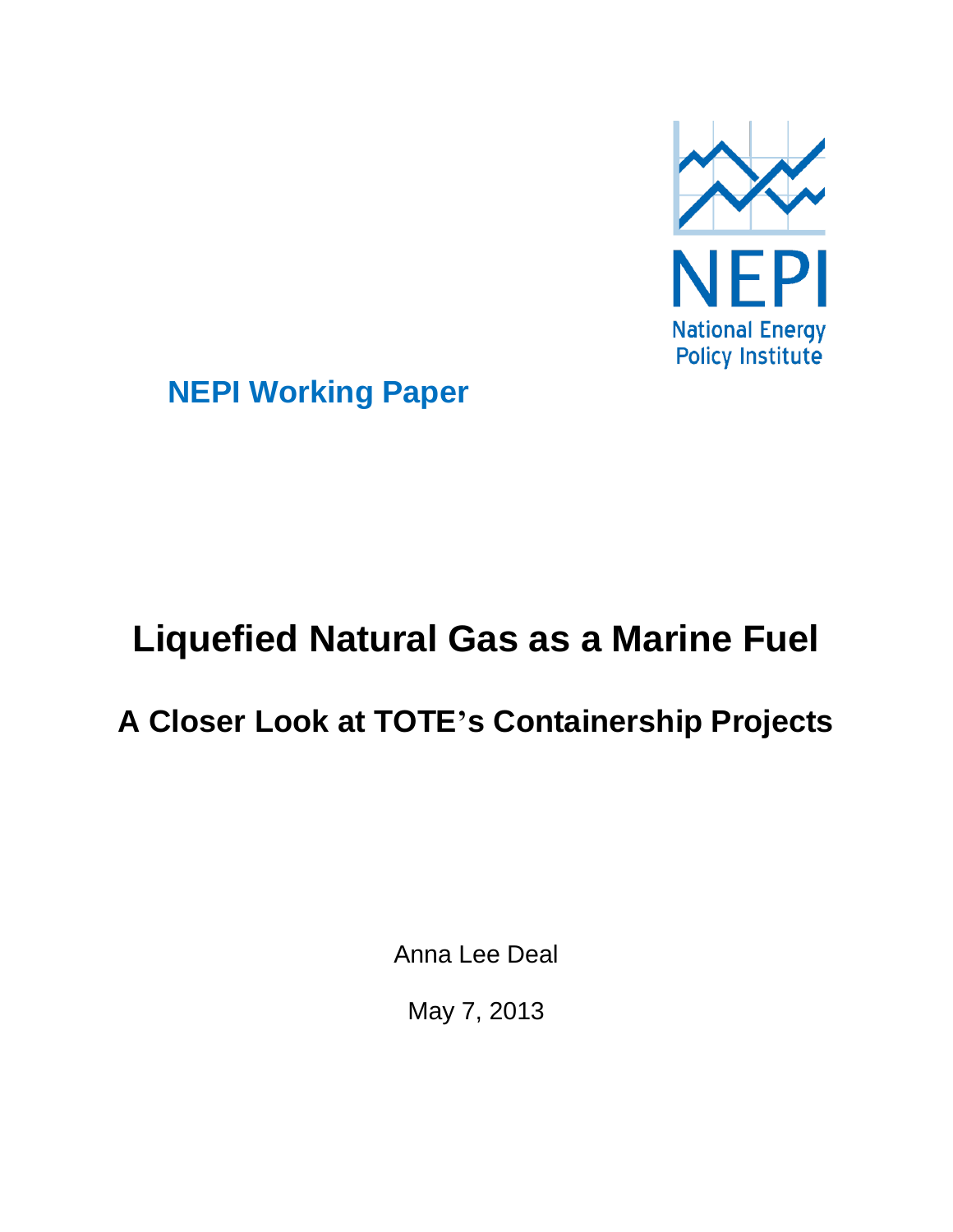NEPI WORKING PAPER

### **Liquefied Natural Gas as a Marine Fuel**

### **A Closer Look at TOTE's LNG Containership Projects**

**Anna Lee Deal 5/7/2013**

New rules by the International Maritime Organization and the U.S. EPA have created limitations on the sulfur emissions for the marine industry and changed the economics of LNG as a marine fuel. Compared to other emissions compliance options, LNG is an economically viable option for some vessels. Over time the lower operating costs (fuel and emissions compliance) can pay for the large capital investment in an LNG conversion project or new build LNG powered vessel. Tote Inc., an early adopter of LNG fuel in their marine operations has shared their insight into their decision to convert two large (Ro/Ro) containerships to LNG power for the Alaska trade and to invest in two new LNG powered containerships for the Puerto Rico trade. Key to TOTE's success are 1) the ability to have a long term outlook on their investment 2) building a partnership to provide LNG fuel at the right price, and 3) in the case of the retrofit - an EPA/Coast Guard exemption from 2012 sulfur limits during the time that they convert their vessels to LNG. Vessels that spend the majority of their voyage within Emission Compliance Areas (ECA's) and those with high utilization and high fuel use will maximize the fuel savings of LNG compared to other more expensive, low sulfur fuel blends that would otherwise be required to comply with emissions standards. These vessel operators will look seriously at LNG as a marine fuel as the most stringent ECA sulfur emissions limits approach in 2015. These early adopters will likely need to build partnerships in order to develop LNG supply and bunkering infrastructure for their vessels. With its high fuel use per vessel, the marine industry has a unique opportunity to act as a critical core customer for the development of new LNG infrastructure projects and, in the process, establish LNG supplies for other transportation industries in the region.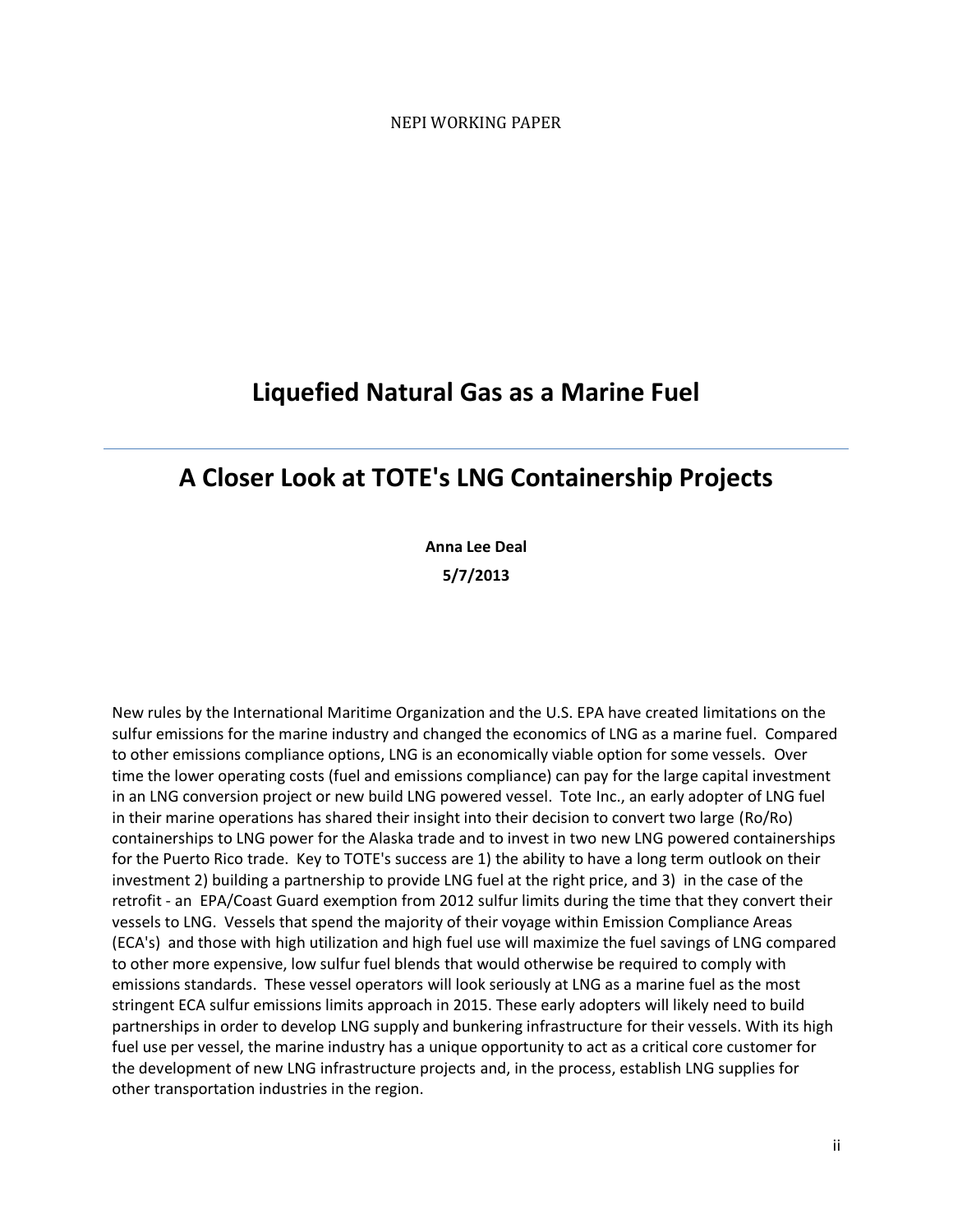### Table of Contents

## List of Figures

|           | Figure 2. Sulfur Emissions of Marine Fuels (ppm) Compared to the Sulfur Limits from Global (IMO), |  |
|-----------|---------------------------------------------------------------------------------------------------|--|
|           |                                                                                                   |  |
| Figure 3. | Timeline of Global (IMO) and North American ECA Sulfur Limitations on Marine Fuels 2              |  |
| Figure 4. |                                                                                                   |  |
| Figure 5. |                                                                                                   |  |
| Figure 6. |                                                                                                   |  |
| Figure 7. | Pro's and Con's of Three Options for Complying with Emission Control Area Standards 5             |  |
|           |                                                                                                   |  |
|           |                                                                                                   |  |
|           |                                                                                                   |  |
|           |                                                                                                   |  |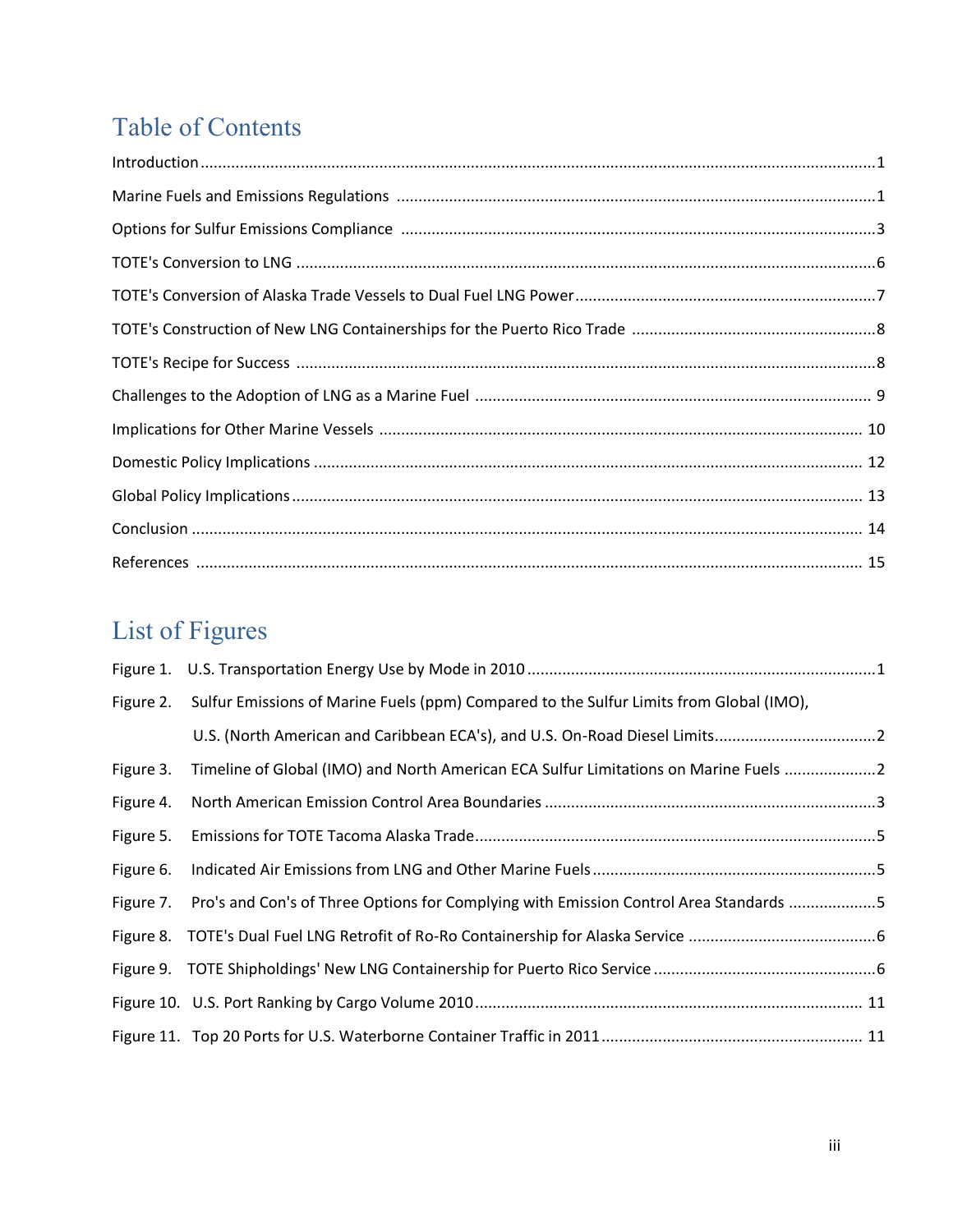### Liquefied Natural Gas as a Marine Fuel - A Closer Look at TOTE's LNG Containership Projects

#### *Introduction:*

The U.S. uses the equivalent of 21 billion gallons of diesel for transportation each year. Of this, approximately 4.7 billion gallons are used by heavy duty vehicles, including tractor trailers, and approximately 1.7 billion gallons are used by marine vessels while inside of U.S. waters (Figure 1).

#### U.S. Transportation Energy Use by Mode



**Figure 1.** U.S. Transportation Energy Use by Mode in 2010. From EIA's Annual Energy Outlook 2012.

Natural gas has caught the attention of the trucking industry as a cost competitive alternative to diesel for high mileage fleets. This is because many of the inherent challenges of using natural gas as a truck fuel are overcome by the economics of low cost natural gas, at least where fuel consumption per truck is high enough. The availability of natural gas refueling infrastructure along U.S. highways is growing, but remains the largest barrier for high mileage truck fleets interested in using natural gas.

While the marine sector uses only  $1/5^{th}$  the amount of fuel used by heavy duty vehicles, a single cargo ship uses approximately the same amount of energy as 100 long-haul tractortrailers. As of 2010, there were approximately

9,000 U.S. flagged self-propelled vessels (excluding fishing vessels, dredges and derricks used in offshore construction work) compared with an estimated 2 million tractor-trailers in operation on U.S. roads. With relatively few engine conversions and fueling infrastructure projects compared to those needed for onhighway trucks, the transition to LNG for the marine industry could look very different from that of the heavy truck industry.

TOTE Inc., an early adopter of LNG, has offered their insight into their decision to begin conversion of two roll-on/roll-off (Ro/Ro) cargo ships to operate on LNG as well as the construction of two new LNG container ships and has shared their experience with this process. This paper explores the challenges and opportunities of using liquefied natural gas (LNG) in the U.S. marine industry with a focus on TOTE's experience.

#### *Marine Fuels and Emissions Regulations:*

There are two types of fuel used by the marine industry: 1) Marine distillate, also called distillate fuel oil or marine diesel oil (MDO) and 2) Residual fuel oil, sometimes referred to as bunker fuel, heavy fuel oil (HFO), or marine fuel oil (MFO). Sometimes marine distillate and residual fuel oils are blended together in a fuel called intermediate fuel oil (IFO). Similarly, marine distillate and low sulfur diesel can be blended to achieve the desired balance between sulfur content and price; low sulfur marine gas oil (MGO) is an example of this kind of blend.

Marine distillate is essentially a diesel fuel, but until recently, was allowed to contain a much higher level of sulfur and remained less expensive than on-road diesel.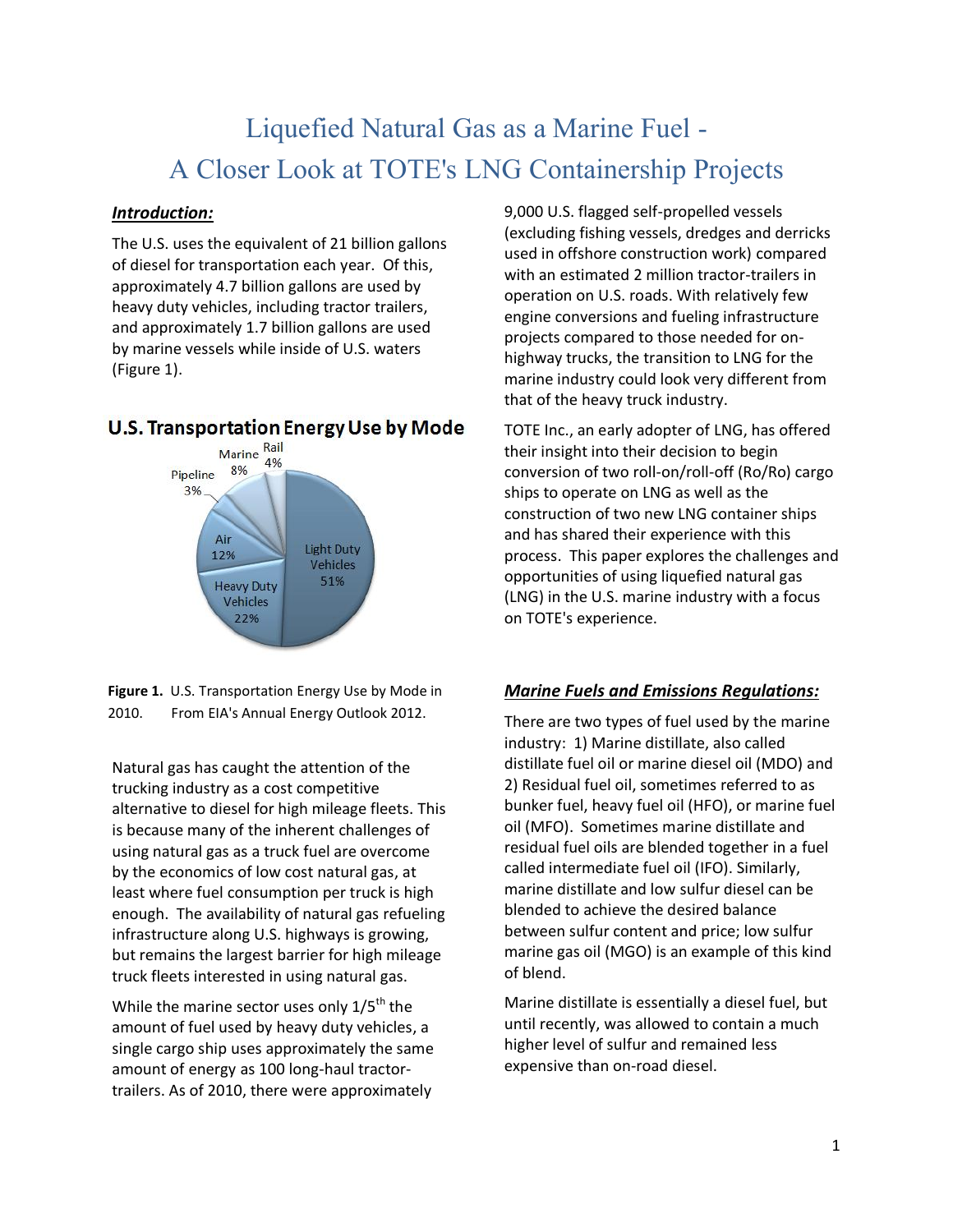Residual fuel oil, as the name implies, is the fuel that is left over after the lighter components are removed from crude oil to produce gasoline and diesel. It is heavier and much more viscous than marine distillate - it is a solid at room temperature so must be heated before use and contains much higher levels of sulfur and heavy metals (Figure 2). It is the least expensive of all liquid fuels.

New (2012) U.S. and global emissions standards targeted at limiting marine sulfur emissions will require ships to begin using lower sulfur fuels or use emission control devices to reduce sulfur content to allowable levels.

Globally, the International Maritime Organization controls marine pollution under the MARPOL (short for "marine pollution") treaty. Each of six Annexes (I-VI) is concerned with preventing a different form of pollution

from ships (oil, noxious bulk liquids, harmful substances in package form, sewage, garbage, and air pollution). Annex VI relates to air pollution and establishes emissions standards for ocean going ships for sulfur,  $NO<sub>x</sub>$  and particulate matter (PM) - with sulfur emissions, the most targeted pollutant. These standards set a limit on the sulfur content of diesel fuel as a way of controlling  $SO<sub>x</sub>$  emissions and indirectly limiting PM emissions (Figure 3). Limits for  $NO<sub>x</sub>$  emissions are achieved by requirements for engine-based controls.

The U.S. Environmental Protection Agency began regulating sulfur emissions of on-road diesel fuel in 2005. To meet the standards for allowable sulfur levels, (15 parts per million, a 97% reduction from pre-2005 levels) on-road vehicles and non-road construction vehicles are now required to use Ultra Low Sulfur Diesel.



**Figure 2.** Sulfur Emissions of Marine Fuels (ppm) compared to the Sulfur Limits from Global (IMO), U.S. (North American and Caribbean ECA's), and U.S. On-Road Diesel Limits.

**Figure 3.** Timeline of Global (IMO) and North American ECA (Emission Control Area) Sulfur Limitations on Marine Fuels. The 2020 global standard is contingent on a fuel availability study in 2018 which could postpone these limits until 2025.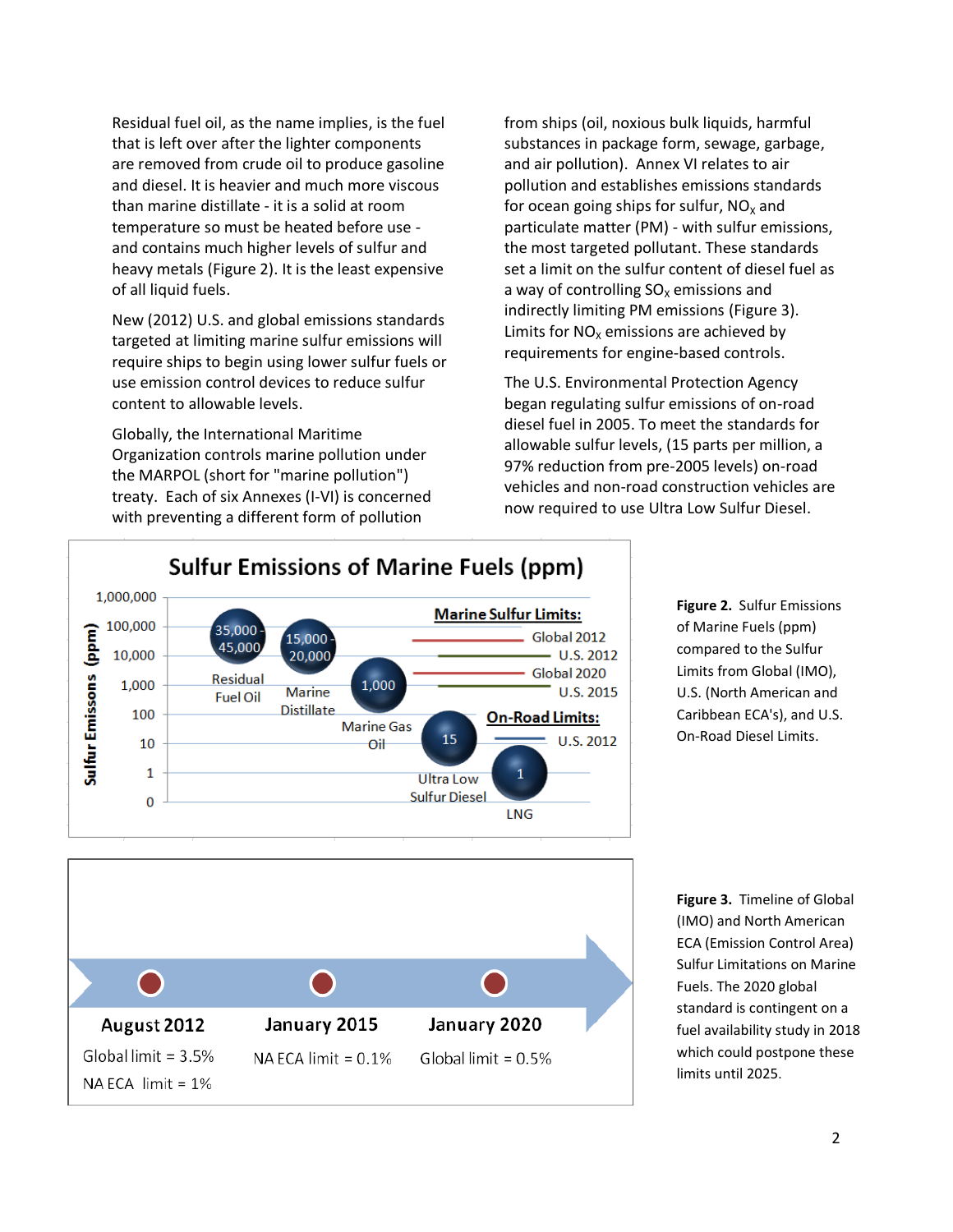

**Figure 4.** North American Emission Control Area (ECA) Boundaries extend up to 200 nautical miles from the coasts of the U.S., Canadian, and French territories. Western Alaska and smaller Hawaiian Islands are currently not included, but are under consideration.

The U.S. Caribbean ECA includes waters off the coasts of Puerto Rico and U.S. Virgin Islands.

Image courtesy of TOTE.

Prior to 2012, U.S. EPA marine emissions regulations centered on engine-based controls and did not apply to marine distillate or residual fuel oil. But, in 2009 the U.S. and Canada jointly proposed the North American Emission Control Area (ECA) and it was approved by the IMO in 2010. The new rules took effect in August 2012 and now require marine vessels to comply with the new EPA sulfur limitations.

This applies to marine vessels that operate in U.S. domestic waters and to vessels that operate within 200 nautical miles of U.S. and Canadian coastlines. Waters off the coast of Puerto Rico and the U.S. Virgin Islands make up the U.S. Caribbean ECA. Waters surrounding Pacific U.S. territories, smaller Hawaiian islands, and western Alaska are currently not included, but are under consideration (Figure 4).

Special provisions have been developed for steamships and large ships that operate in the Great Lakes.

The North American ECA standard is more stringent than the global standard. In 2012, global sulfur emission standards drop from 4.5% to 3.5% (45,000 ppm to 35,000 ppm), tightening more substantially in 2020 to 0.05% (5,000 ppm). In contrast, North American ECA limits

drop to 1% (10,000 ppm) beginning in 2012 and 0.01% (1,000 ppm) in 2015 (Figures 2 and 3). The U.S. Caribbean ECA will enter into force with the 1% limit beginning January 2014 and 0.01% limit in 2015.

#### *Options for Sulfur Emissions Compliance***:**

Marine vessels that operate within the North American ECA waters are no longer be able to use low cost residual fuel oil or marine distillate fuel; they are now required to use a low sulfur fuel or find other alternatives in order to comply with emission standards.

Operators of marine vessels have three options to comply with the low sulfur limits:

> 1. Use a blend of marine distillates and Ultra-Low Sulfur Diesel,

2. Continue to use Residual Fuel Oil or Marine Distillate and install an Exhaust Gas Treatment System, or

3. Convert existing ships or build new ships powered by LNG.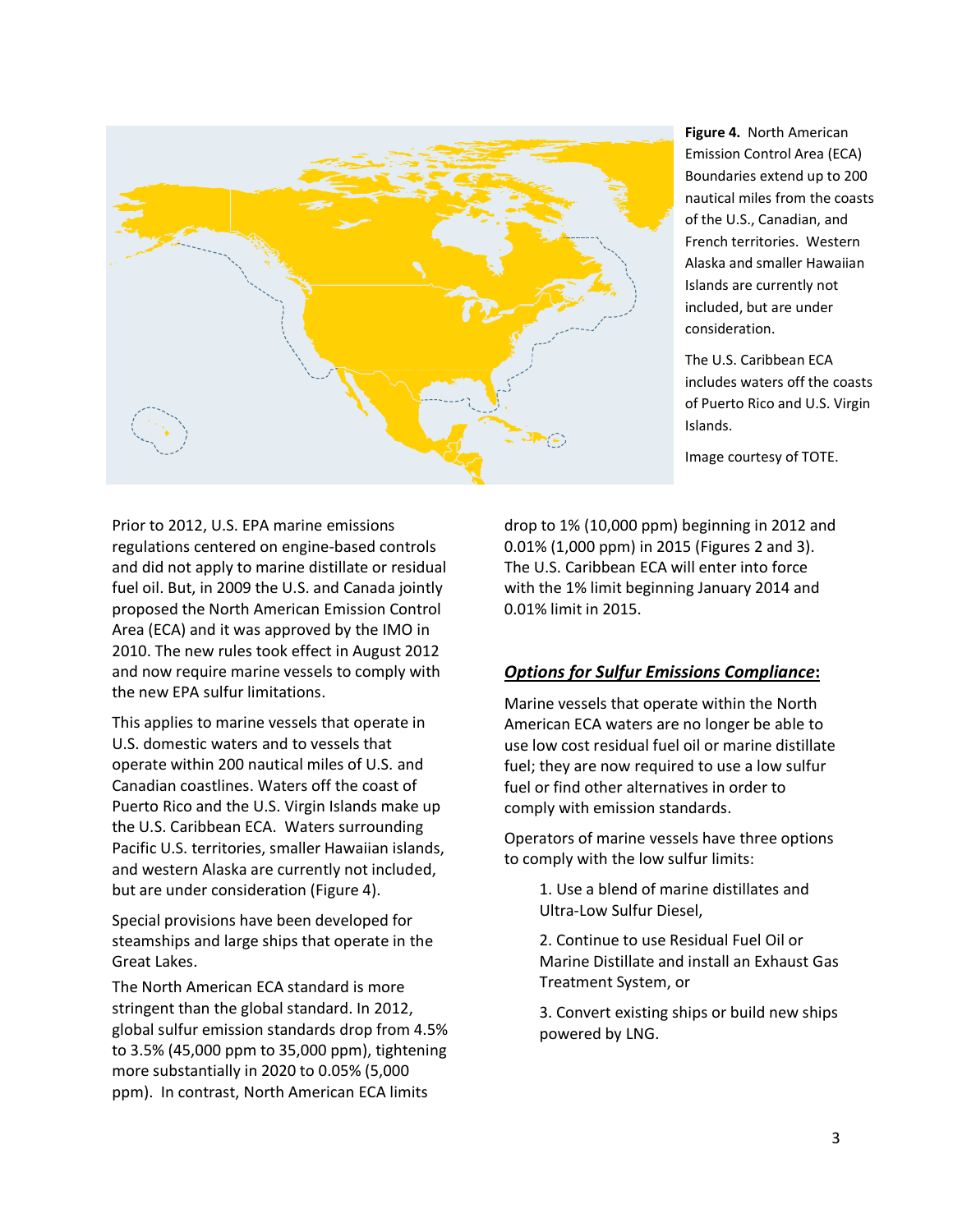**1. Use a blend of marine distillates and Ultra Low Sulfur Diesel** to meet the 1% sulfur limit while operating inside of an Emission Control Area and marine distillates to meet the 3.5% limit while outside of the ECA. This option significantly increases fuel costs for vessels while operating within the ECA.

For TOTE, who operates 100% within the ECA on its voyages between Washington and Alaska, the additional cost is especially high. The current price of ECA compliant fuel blend is about 25%-30% more expensive than the marine distillate fuel that is currently used in TOTE ships. Fuel costs are expected to increase by about 60% for 2015 (0.1% sulfur) compliant fuel. TOTE estimates that using this lower sulfur fuel blend would have increased overall freight costs to its Alaskan customers by 7-8%.

There is also the question of low sulfur fuel availability. According to Lloyd's Register, there is currently not enough distillate fuel to meet global demand for the world's entire commercial fleet to switch from residual fuel oil to distillate fuel. Current refinery production would need to increase by 4 million barrels of distillates per day in order to meet the needs of a global marine fleet that is compliant with 2020 sulfur limitations.

TOTE currently uses marine distillate from Alaska crude oil, with an approximate 2% to 3% sulfur content, but would need to blend with ULSD in order to comply with the ECA limits. However, only two U.S. refiners indicated a potential willingness to develop and produce the custom fuel blend necessary for the TOTE ships. With few other ships able to use this particular blend "TOTE could essentially be held captive to whatever price the supplier set for fuels," says Phil Morrell, vice president of marine and terminal operations. "This is a daunting future for our company and domestic shipping as a whole."

Another downside of using low sulfur fuels is the additional maintenance costs associated with the lower viscosity, lubricity, acidity, flashpoints, and ignition quality of the fuel.

**2. Continue to use traditional fuels and install scrubbers**. Abatement technologies such as stack scrubbers can be installed that capture engine exhaust and "scrub" it of pollutants before releasing it into the atmosphere. The technology allows a vessel to meet the Sulfur  $(SO<sub>x</sub>)$  and Particulate Matter (PM) standards while continuing to use either residual fuel oil or marine distillate. But, they are expensive, bulky, require additional energy to run, and create permanent increases in vessel operating costs.

The capital cost of scrubbers is significant. TOTE ships would have required between two and four scrubbers per ship at \$7-\$8 million per scrubber not including associated piping.

In addition, scrubbers would create permanent additional operating costs. TOTE expected an 8% loss in efficiency of the engines and associated increase in fuel requirements and cost. They would also have required an additional full time engineer per vessel. And scrubbers do not eliminate pollutants, they simply concentrate them. The sludge that is filtered out still creates a waste stream that needs to be disposed of on shore.

Another concern stems from the knowledge that the technology is not capable of abating emissions beyond the new standards. Scrubbers are able to reduce sulfur levels of residual fuel oil to around 2% and marine distillates to 0.01- 1% but cannot reduce them further because the technology is at its limit. Ships that choose to use scrubbers to comply with the new sulfur limitations will not be able to meet any future standards that may become more stringent.

In order to address  $NO<sub>x</sub>$  emissions, scrubbers would need to be used in conjunction with engine based controls such as Exhaust Gas Recirculation, Selective Catalytic Reactors, or Water Injection Humid Air Motors. While each is effective at reducing  $NO<sub>x</sub>$  emissions to varying degrees, the technologies are still being refined for marine engine applications.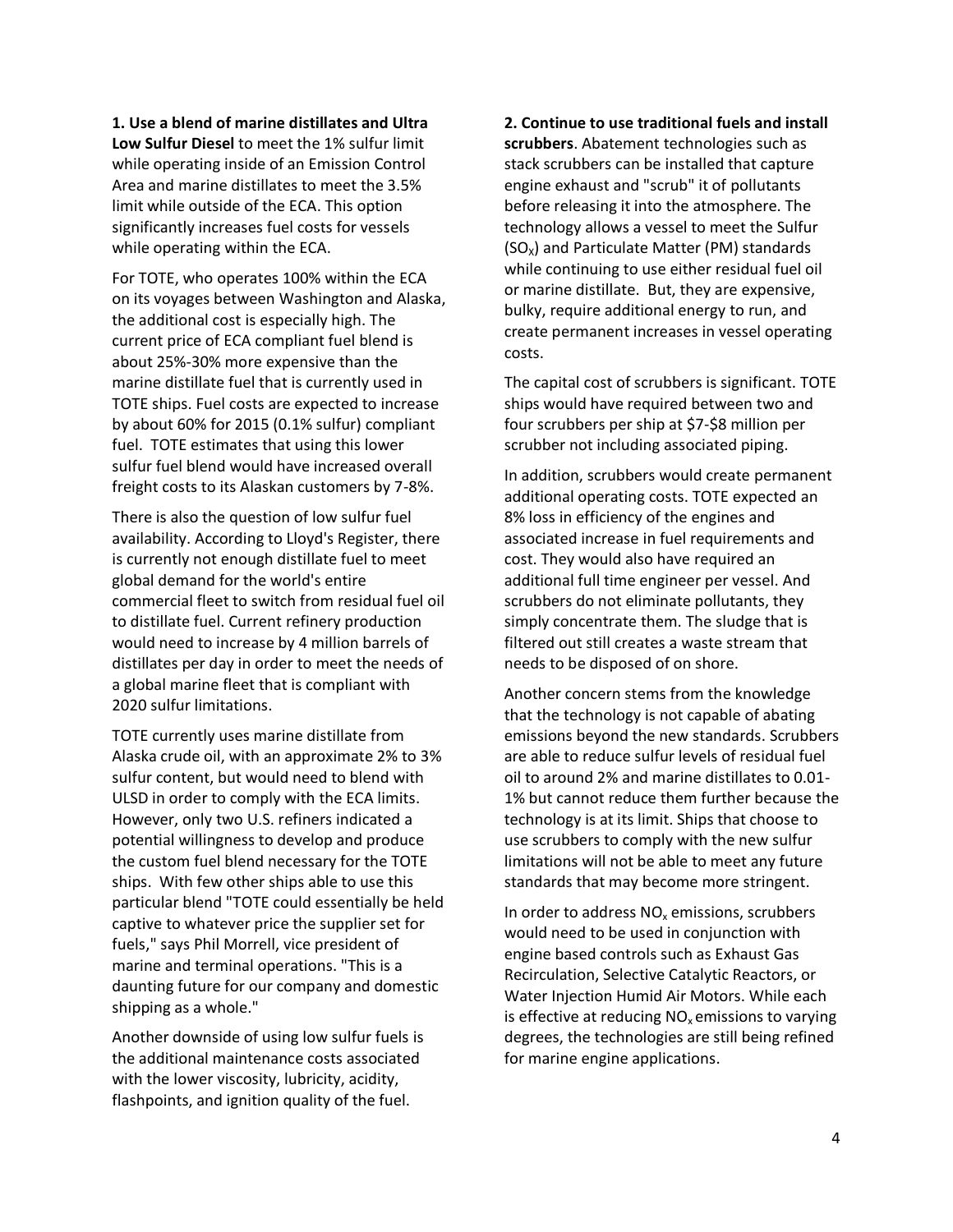**3. Convert existing ships or build new ships powered by LNG**: The cleanest of all options, LNG virtually eliminates  $SO<sub>x</sub>$  (1ppm) and PM emissions. It also reduces  $NO<sub>x</sub>$  emissions ~90% and CO<sub>2</sub> emissions by  $\sim$  20% (Figures 5 and 6). On their own neither low sulfur fuels nor scrubbers do anything to address  $NO<sub>X</sub>$  or  $CO<sub>2</sub>$ .

Pipeline natural gas is currently at least 70% less expensive on an energy equivalent basis than marine residual fuel and 85% less expensive than marine distillate fuel. This relative price advantage is thought to continue, and even increase, through 2035, according to the Energy Information Administration projections. However, the cost of liquefying natural gas approximately doubles this price, making LNG more expensive than traditional distillate and residual fuel oils, but less expensive than the low sulfur fuel blends required to comply with ECA emission limits.

While attractive environmentally and economically, conversion to LNG requires that a ship be retrofitted or replaced - both of which are very expensive propositions. Adding to the capital cost, LNG fueling infrastructure is virtually non-existent, so development of the infrastructure to fuel the ships is likely to be required.

#### **Emissions for TOTE Tacoma Alaska Trade**



**Figure 5.** Emissions profile of LNG, Stack Scrubbers, and Heavy Fuel Oil for both motor and steam vessels. Image courtesy of TOTE.

| Fuel Type                | $SO_{x}$<br>(g/kWh) | NO <sub>Y</sub><br>(g/kWh) | <b>PM</b><br>(g/kWh) | CO <sub>2</sub><br>(q/kWh) |
|--------------------------|---------------------|----------------------------|----------------------|----------------------------|
| Residual Oil 3.5% sulfur | 13                  | $9 - 12$                   | $1.5\,$              | 580-630                    |
| Marine Distillate 0.5% S |                     | $8 - 11$                   | $0.25 - 0.5$         | 580-630                    |
| Gasoil 0.1% S            | 0.4                 | $8 - 11$                   | $0.15 - 0.25$        | 580-630                    |
| LNG                      |                     |                            | $\sim$ 0             | 430-480                    |

**Figure 6.** Indicated air emissions from LNG and other marine fuels. Emissions are related to engine output in kWh. Source: Marintek

Figure 7 summarizes the advantages and disadvantages of the three main options for marine vessels to comply with sulfur limits.

|       | Use a Low Sulfur Fuel Blend                                                                                                | <b>Install Exhaust Gas Treatment</b><br>System (EGTS) or "scrubbers"                                                                | <b>Convert Ship to Run on LNG</b><br>(Liquefied Natural Gas)                                                                                                                                                                 |
|-------|----------------------------------------------------------------------------------------------------------------------------|-------------------------------------------------------------------------------------------------------------------------------------|------------------------------------------------------------------------------------------------------------------------------------------------------------------------------------------------------------------------------|
| PRO's | - Low capital cost<br>- Established technology                                                                             | - Capital cost is roughly 30% of<br>the cost to convert to LNG<br>- Established technology                                          | - Fuel cost is lower<br>- Domestic fuel reduces price<br>volatility<br>- Low emissions:<br>$SO_{x}$ 100% reduction;<br>95% lower than ECA limits<br>$NOx$ 80-90% reduction<br>PM 98-100% reduction<br>$CO2$ 10-20% reduction |
| CON's | - Higher fuel costs<br>- Higher maintenance costs<br>- Limited fuel availability &<br>corresponding price<br>vulnerability | - Additional operating costs<br>- Not able to meet further<br>reductions in $SO_x$ or $NO_x$ limits<br>- Produces toxic solid waste | - High cost of vessel conversion<br>- New build 15-20% more expensive<br>- Lack of LNG infrastructure<br>- Possible decrease in cargo space                                                                                  |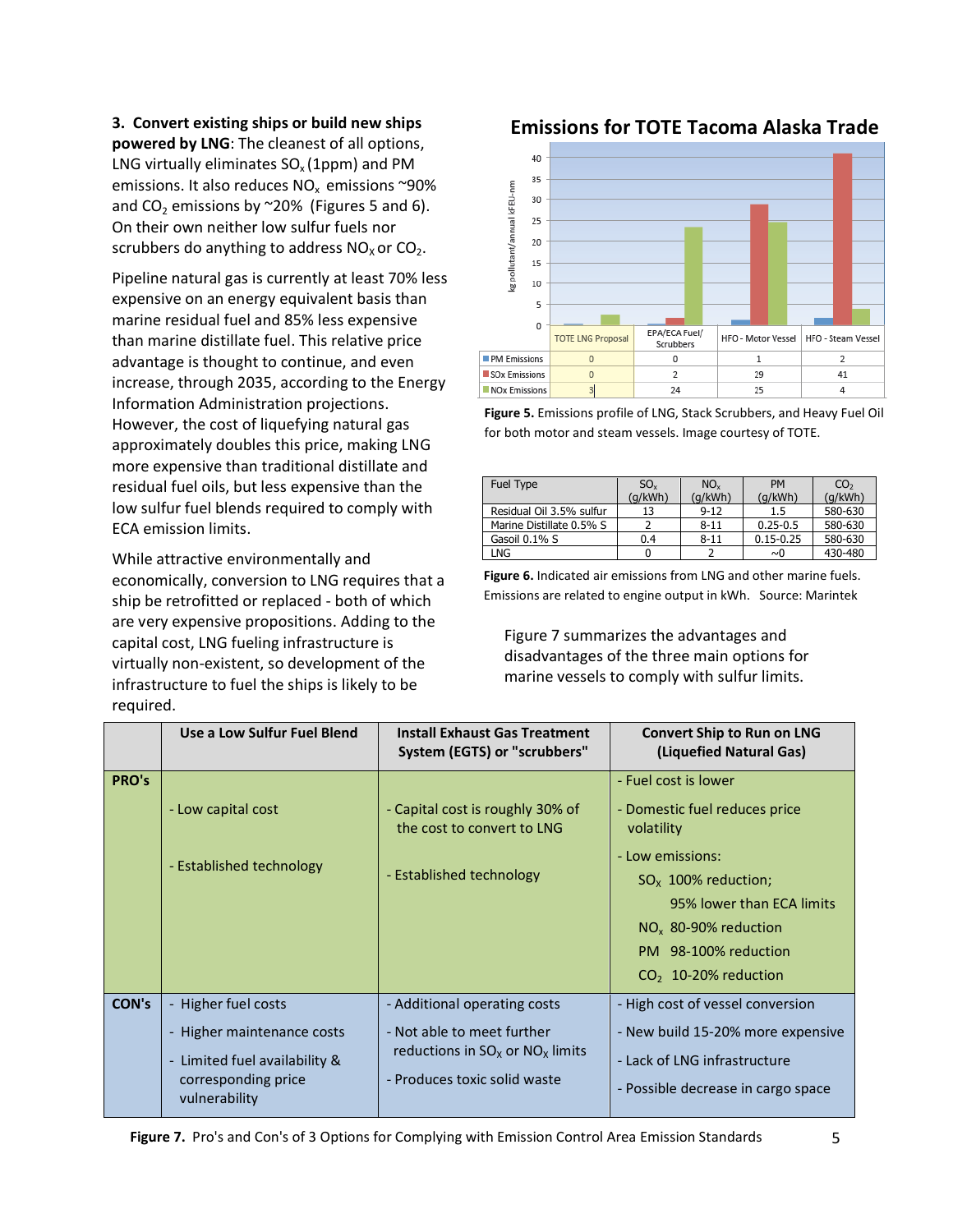#### *TOTE's Conversion to LNG:*

Totem Ocean Trailer Express (TOTE), a TOTE Inc. company, operates twice weekly Roll-On Roll-Off (Ro/Ro) containership service between Anchorage, Alaska and Tacoma, WA - a route entirely within the North American Emission Control Area. Tote, Inc. also operates regular marine service between Jacksonville, FL and Puerto Rico, the U.S. Virgin Islands, and Tortola. This service operates 40% of the time within North American and U.S. Caribbean ECA's.

When faced with the question of how to comply with the North American ECA limits, TOTE initially included the option to convert to LNG more as a wild outlier, but it soon became apparent that the downsides of other options made LNG appear more and more attractive. It is "no small undertaking," TOTE says, but "is the most attractive long-term solution."

In August, 2012 TOTE was granted a limited waiver from the North American ECA during conversion of their ships to LNG under a joint partnership between the U.S. EPA, U.S. Coast Guard, and TOTE. TOTE would be allowed to operate using current distillate fuels while they converted their two ships to run on LNG, with required project completion by 2016.

In December, 2012 Tote Inc. announced their intent to build 2 new LNG powered containerships for the Puerto Rico trade, with options for three more vessels for additional domestic service. The first two vessels will be delivered and enter into service between Jacksonville, FL and San Juan, PR in 2015 and 2016.

While LNG has been used in the European short sea shipping market for some time, TOTE Inc.'s Alaska trade conversion will be the first large ocean-going vessels (Figure 8) and its Puerto Rico trade ships (Figure9) are expected to be the largest of any kind to operate primarily on natural gas.

TOTE's announcement to convert its two Alaska service ships came as a surprise to many, because the Orca vessels, built in 2003, are only nine years into the typical 30-year life span of a ship and are already among some of the most environmentally friendly in the world. The ships were designed and built to exceed the expected environmental requirements at the time, but the new ECA requirements far exceed anything that was anticipated.

Environmental leadership is not new for TOTE. In addition to the high emissions standards of the engines onboard the Orca vessels, TOTE was the first company in the Northwest to equip their ships with cold-ironing capabilities to allow the ships to plug-in to the shore-side electrical grid rather than run the diesel engines while docked. And they were the first in the Puget Sound to demonstrate the effectiveness of "rain gardens" using landscape elements to filter contaminants from water runoff in an industrial setting.



**Figure 8.** TOTE's dual-fuel LNG containership retrofit for Alaska Service. Image courtesy of TOTE.



**Figure 9.** TOTE Shipholdings new LNG containership for Puerto Rico service. Image courtesy of TOTE.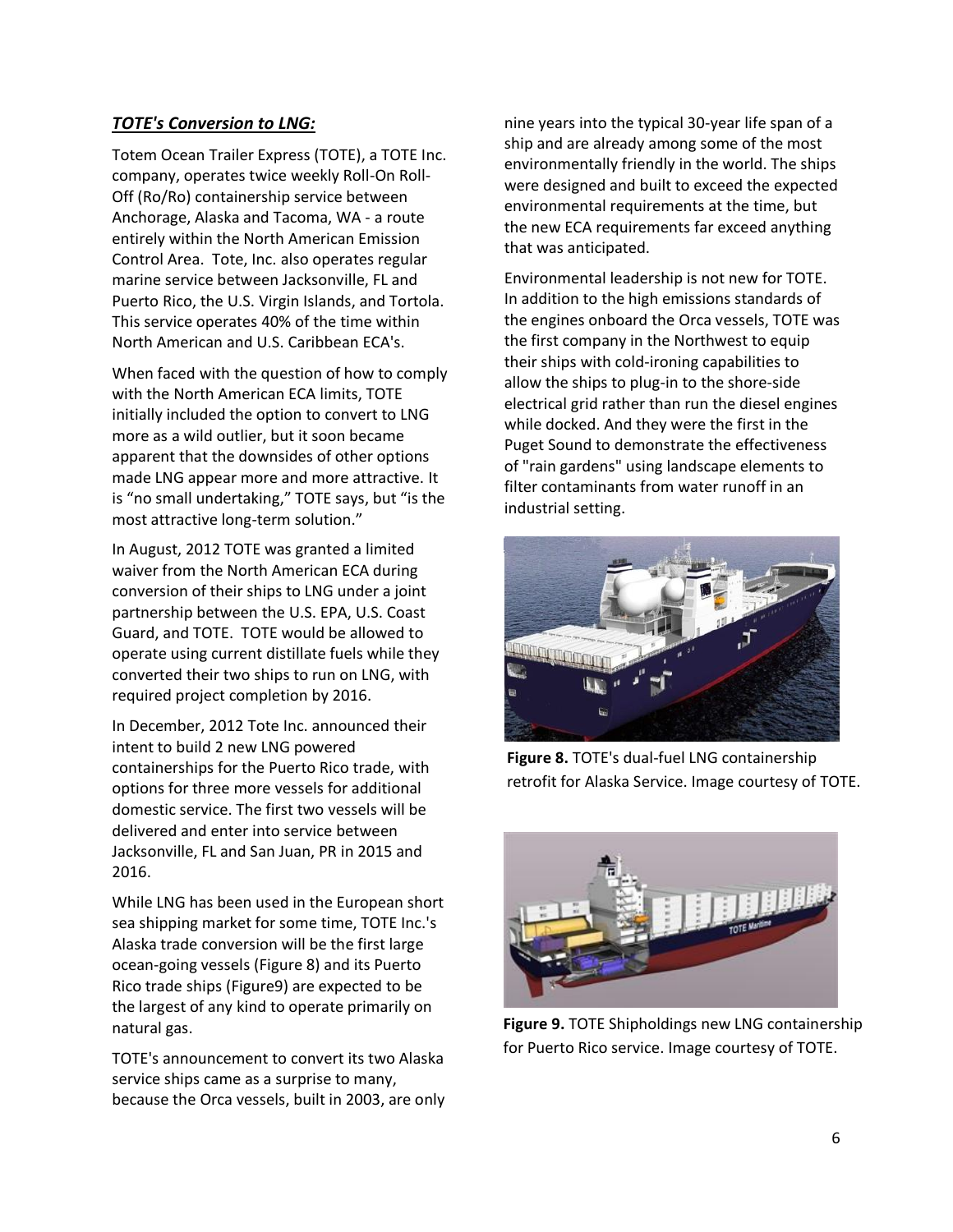#### *TOTE's Conversion of Alaska Trade Vessels to Dual Fuel LNG Power:*

Conversion of TOTE's Midnight Sun and North Star Alaska trade vessels to LNG power requires an investment of approximately \$90 million and major modifications to the engines and fuel system. While each component of the system is proven technology that has been used somewhere before, the entire assembly has never before been used on a marine vessel.

#### **The engines...**

The Orca vessels currently each have four MAN 9L 58/64 diesel engines and two auxiliary 9L 28/32 diesel engines, two or three of which run at a given time. TOTE plans to convert the four main diesel engines to run on "dual-fuel" (diesel-LNG) and replace the auxiliary diesel engines with new dual-fuel 9L 35/44s.

The duel-fuel engines will use an approximate 4% diesel blend to ensure clean combustion. Lower blends lead to what is called "methane slip" where unburned gas escapes into the atmosphere. They also allow the engines to run on 100% oil if needed, creating redundancy in the system.

TOTE is working with MAN to design the dual fuel retrofit for the Orca vessel's 58/64 engines. MAN has not built conversion kits for this engine yet, but in a rather unprecedented move, TOTE is forward funding the research and engineering for this project.

Conversion of the main diesel engines results in an 18% loss in power because the cylinders are not big enough to get the same power out of the less dense natural gas fuel. In order to compensate for the loss in power, the two auxiliary engines will be replaced with purpose built, more powerful engines: 9L 35/44s. This class of dual fuel engines has been used in power plants for years, but never before on a marine vessel.

Adding to the challenges is the need to convert the vessels while preserving the vessels' commercial schedules. TOTE currently

overhauls its engines once a year while on voyage. Using this overhaul schedule will allow 35-40% of the retrofit work to be completed while at sea. The installation of major components, such as the LNG fuel tanks, will require a major yard period, much of which will be completed during regularly scheduled singlesailing weeks. Over the five years that the project is expected to take to complete, there will be limited impacts to the service schedule.

#### **The fuel system...**

The LNG fuel tanks are similar to the doublewalled super insulated cylinders used to hold LNG on motor vehicles, but much larger. In order to get the 9 million DGE (diesel gallon equivalents) fuel capacity needed for each of the weekly Alaska voyages, two small and one large tank will be mounted above deck allowing fuel to move with gravity to the bottom mounted engines (Figure 8).

The insulated tanks are designed to hold the super-cooled fuel for 21 days before it begins to warm and vent to the atmosphere, much longer than their motor vehicle counterparts. This allows a large margin of error for the ten days spent annually at dry dock for maintenance or an unintended breakdown.

The current diesel tanks are vertical and internal to the ship, creating an additional layer of prevention of a spill in the event of an accident. These will be left in place for redundancy and to hold the Ultra Low Sulfur Diesel needed for combustion of LNG.

As an additional safety precaution, TOTE plans to use double-wall piping throughout the fuel system with a vacuum and sensor on the inner wall of the pipes.

#### **The Fuel Supply...**

TOTE initially looked to Alaska to supply its LNG fuel with the understanding that the development of new infrastructure and demand for gas would feed the economy of TOTE's Alaskan customers. But the high cost of electricity and questions over availability of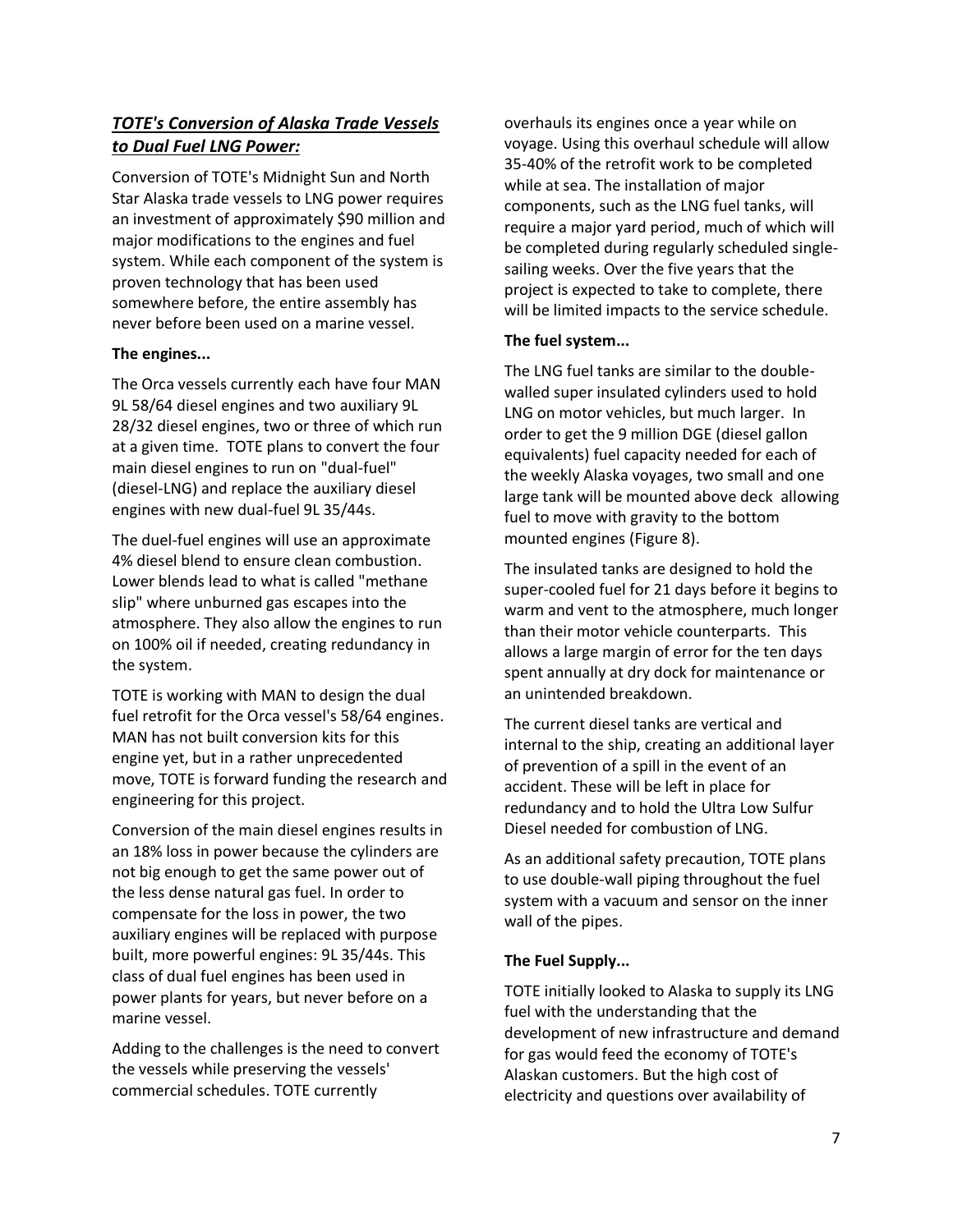natural gas in Cook Inlet has led them to pursue all possible options, including LNG sources in the Puget Sound area.

Despite abundant natural gas resources, Alaska does not enjoy the current abundance in supply of natural gas experienced by the rest of the country. A combination of the dwindling supply from aging gas wells and a lack of development of new wells in the Cook Inlet has led to projected shortages of natural gas for South-Central Alaskan's heating and electrical generation needs. In addition to raising electrical rates, Anchorage utilities may need to import LNG by 2014 or 2015 in order to meet demand. However, trucking LNG from the North Slope may be a possible alternative. In contrast, Washington State has inexpensive tidewater LNG and an abundant supply of natural gas from the Wilson pipeline which is connected to both Canadian and U.S. supplies of natural gas.

The delivered cost of LNG is approximately 50% gas and 50% production, so the cost of electricity is also important. The cost of electricity in the Puget Sound is 1/4 the cost of electricity in Cook Inlet.

Key to this process is the understanding that neither TOTE nor a potential fuel supplier can pursue this project alone. TOTE needs LNG at a reasonable price and an LNG supplier needs a base customer to justify the substantial investment that will be required. With TOTE as a base customer, LNG suppliers also gain the ability to enter into a new market of supplying LNG to the trucking, rail, and other marine industries.

The LNG ships may also require new infrastructure from the bunkering industry in order to deliver fuel onboard the ship. TOTE is working with various companies to make those options available for themselves and others in the industry who are interested in moving to natural gas.

#### *Tote Shipholdings' Construction of New LNG Containerships for the Puerto Rico Trade:*

TOTE Shipholdings has announced its \$350 million commitment to the construction of two new LNG powered containerships for the Puerto Rico trade. They also have the option to build three more vessels for additional domestic service. Like their retrofit counterparts for the Alaska trade, these ships will have dual-fuel LNG engines that greatly surpass the emissions requirements of the Caribbean ECA. Engines will be MAN 8L70ME-C8.2-GI, based on the prototype ME-GI engine that was first used in a power plant near Tokyo, Japan in 1994.

The 3,100 TEU vessels are expected to enter service between 2015 and 2016. At 764-feet, they are expected to be the largest ships of any kind powered primarily by LNG. In order to minimize the amount of cargo space lost to the large LNG tanks, these ships (Figure 9) will have a platform for storing containers above the tanks.

The new containerships will replace two smaller steamships that are currently operating in the Puerto Rico trade. As steamships, the current vessels would be exempt from the ECA requirements until 2020, but at 35 years old, they are ready to retire.

The new dual-fuel ships will cost 15-20% more than a traditional diesel ship, but TOTE expects the 30 year asset to save money in the long term over other ECA compliance options.

#### *Recipe for Success:*

TOTE's recipe for success hinges on a combination of being a privately held company with a long-term outlook, its pursuit to find fuel at the right price, and a history of successful partnerships with the EPA.

Even though a ship has an expected 30-35 year life, with an estimated payback in the decades, this project would not meet the investment criteria for many publically held companies. "It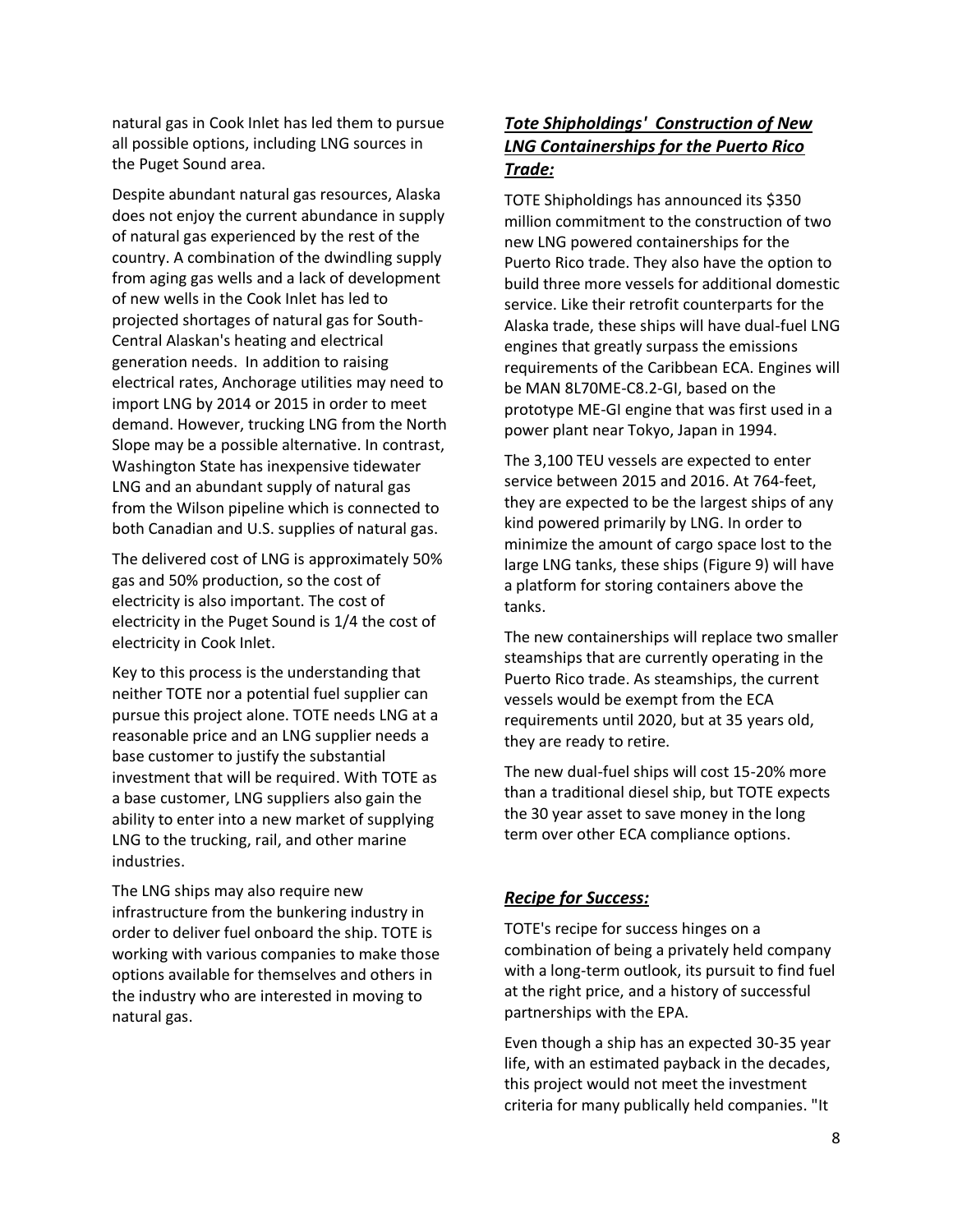helps to be a family-owned, privately-held company with a long-term outlook" says TOTE president John Parrot. "These broader benefits (economic and environmental) will continue to accrue and compound over the next thirty years or longer".

Also key to the success of this project is TOTE's developing partnerships with potential LNG fuel suppliers. "The fuel differential does pay, but we have to drive the delivered cost of LNG down... our goal is to get the delivered cost of LNG down to a point where the overall project cost is positive compared to the alternative compliance options", says JP.

The third important component is the EPA and Coast Guard support of the project. TOTE has a history of successful partnerships with the EPA and a reputation for exceeding environmental requirements. When TOTE initially approached the EPA and Coast Guard with the idea of converting their vessels to LNG, they were met with enthusiasm, asking "What can we do to help?" TOTE's response at the time was, "We don't know yet." This eventually transformed into an EPA/ Coast Guard waiver to continue to use distillate fuel for 5 years while TOTE converts its vessels to LNG. This waiver translates to cost savings during conversion which can go toward paying off the large capital investment in LNG vessel conversion and has reduced the financial impact to TOTE's customers in the AK trade.

#### *Challenges to the Adoption of LNG as a Marine Fuel:*

The use of LNG as a marine fuel is very attractive from an emissions compliance perspective, but there are some significant challenges that must be addressed by a marine operator that chooses to convert its vessels to LNG.

**1. LNG infrastructure** is currently extremely limited and in most cases, the conversion of a marine vessel to LNG must also include development of an LNG fuel source at the

marine port. Without a motivated partner to supply fuel, the development of fueling infrastructure adds to the overall cost of the marine LNG project.

The cost of production, including the cost of required infrastructure, approximately doubles the price of delivered LNG relative to the commodity price of natural gas. But, as demand for LNG increases, the incremental cost of infrastructure and overall price of delivered LNG should decline and add to the fuel savings of LNG conversion.

High fuel users in the marine industry have a unique opportunity to serve as an essential base customer for an emerging LNG infrastructure that can also serve other transportation sectors including truck, rail, and smaller marine operators.

**2. Barging fuel to vessels is more expensive and presents regulatory hurdles.** In many cases, first users of marine LNG must also develop the bunkering infrastructure to barge fuel to the vessel. This can be very capital intensive and as a relatively new industry, could pose a regulatory hurdle.

**3. The high cost of vessel conversion or replacement** presents a challenge to the long term return from fuel savings. LNG conversion can cost up to \$7 million for a medium-sized tug, almost \$11 million to convert a large car and passenger ferry, up to \$24 million to convert a Great Lakes bulk carrier, and in TOTE's case, roughly \$45 million per containership.

TOTE's new-build dual-fuel LNG-powered containerships are estimated to cost 15%-20% more than a traditional diesel ship.

The majority (over 80%) of the conversion or incremental cost of a new ship typically comes from the installation of LNG storage tanks and related safety systems, with the remainder related to the conversion of the vessel engines.

With payback on the conversion typically over 10 years, not all operators will be willing or able to take on such a long-term investment.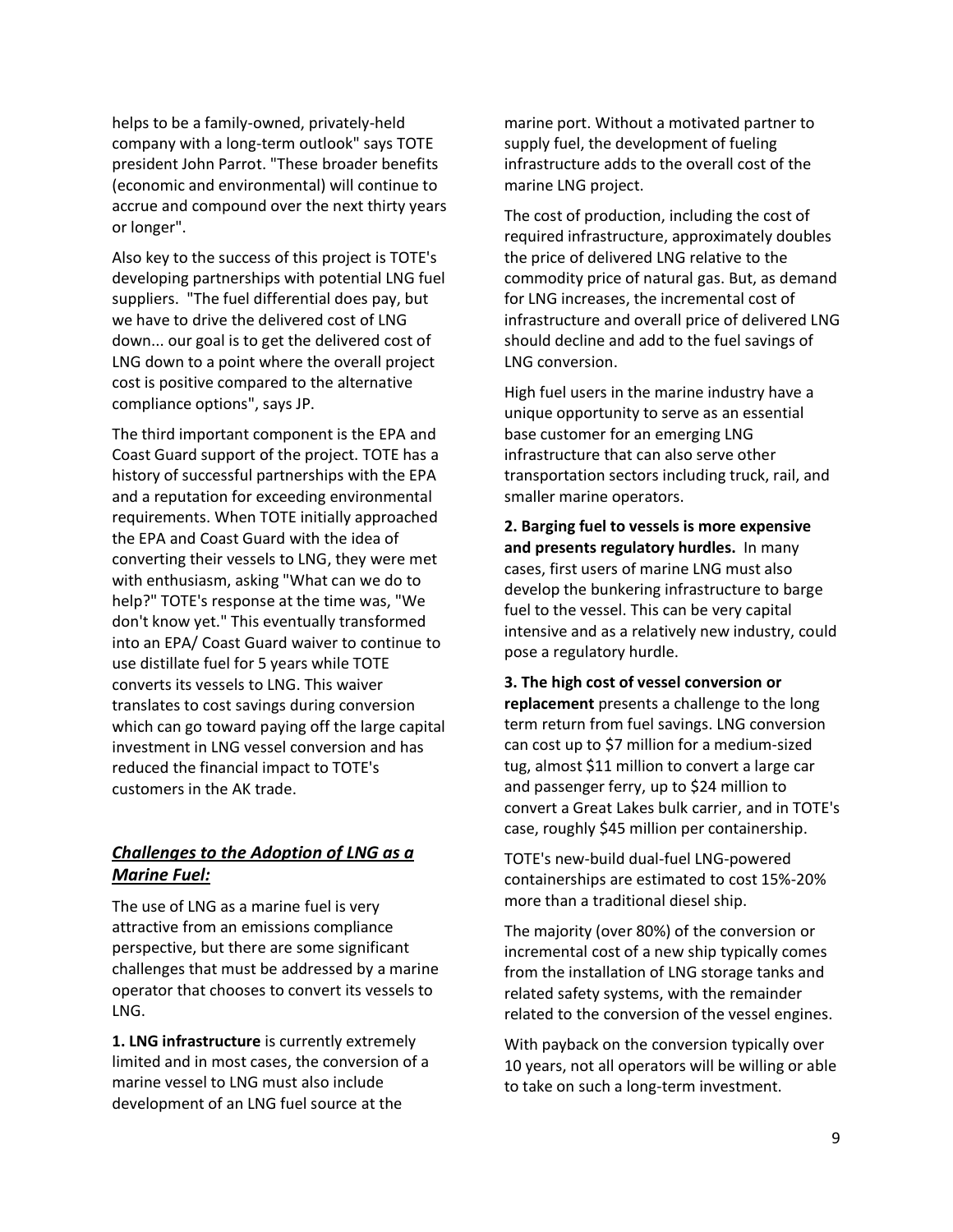**4. Percentage of time spent inside the Emission Control Area (ECA):** Vessels that spend a significant amount of time outside of ECA boundaries are not likely to see high enough costs related to sulfur emissions compliance to justify the cost of conversion to LNG. Vessels such as international trade ships and cruise ships that operate seasonally outside of ECA's will likely continue to use traditional marine fuels for the majority of their voyage, then switch to a low sulfur distillate blend for the time that they are within the ECA boundaries.

In contrast, coastal operators who are required to comply with the ECA emissions standards during their entire voyage, will look more seriously at LNG as a viable option.

**5. Loss of cargo space for larger LNG tanks.** LNG fuel tanks take up about twice the amount of space as a diesel tank in order to get the same amount of energy as from a given volume of diesel. Adding to the space constraints, cylindrical shaped LNG tanks require more space than a typical rectangular diesel tank. In addition, some diesel tanks need to remain in place in order to supply the small amount of diesel required for the dual fuel engine. All of this may impact the available cargo space on board the vessel. However, this is not necessarily an issue for new-build LNG ships.

#### *Implications for Other Marine Vessels:*

#### **TOTE's Perspective...**

When asked about the likelihood of LNG use in other marine vessels, TOTE president John Parrot responded, "Let me put it this way, I don't think there will be another new ship ordered in the U.S. that is not dual-fuel."

"Key to success is finding LNG supply at a reasonable price" said Parrot. Noting that, there is substantial savings in eliminating sulfur emissions by using LNG. In addition, regulation of "NO<sub>x</sub> is coming" (referring to 2016 tier NO<sub>x</sub> limits for new ships). Other sulfur solutions can spike  $NO<sub>x</sub>$  emissions, while natural gas has a massive reduction in  $SO_{x}$ , NO<sub>x</sub>, and PM.

**Marine LNG Projects Worldwide...** As of July 2012, there were 30 LNG vessels in operation, mostly car and passenger ferries in Norway or the Baltic or North Sea. The number of LNG vessels currently on order will nearly double the world LNG fleet to around 60 vessels.

TOTE's LNG projects represent world firsts in terms of the type and size of vessels. The only other LNG powered containerships in the world are two substantially smaller (94 TEU vs. 3,100 TEU) Ro/Ro ships currently under construction for use in the North Sea.

In a Lloyd's Register survey of deep sea shipowner's intentions for complying with new sulfur limitations, respondents saw low sulfur distillate as a short-term (next 5 year) solution, exhaust gas scrubbing as a medium term (next 5-10 year) solution, and LNG fuel as a viable option in the long term (10+ years).

Even so, they predict LNG will account for only 3% to 8% of global bunker fuel demand in 2025. According to their model, cruise ships show the highest uptake of LNG (11% of new ships) and dry bulk carriers make up the majority (43%) of the predicted 673 vessel global LNG fleet, primarily due to the volume of dry bulk carrier deliveries over the next decade.

A model by Det Norske Veritas (DNV), predicts 10-15% of new ships (1,000 of 10,000 new vessels) will be gas powered between now and 2020, assuming LNG prices are 30% lower than residual fuel oil (HFO). Under this scenario, an additional 600-700 ships could be retrofitted with dual-fuel engines. If LNG prices are higher than 110% of HFO, then this number drops to approximately 650 new builds and 100 retrofits. Conversely, if LNG prices are lower (70% less than HFO) they estimate 5,000 new builds and over 1,000 retrofits over the same period.

They also suggest that vessels which spend more than one third of their voyage within the ECA boundary, will see LNG as a cost-effective option for complying with sulfur limits.

In order for any vessel operator to consider using LNG, there must be plans in place for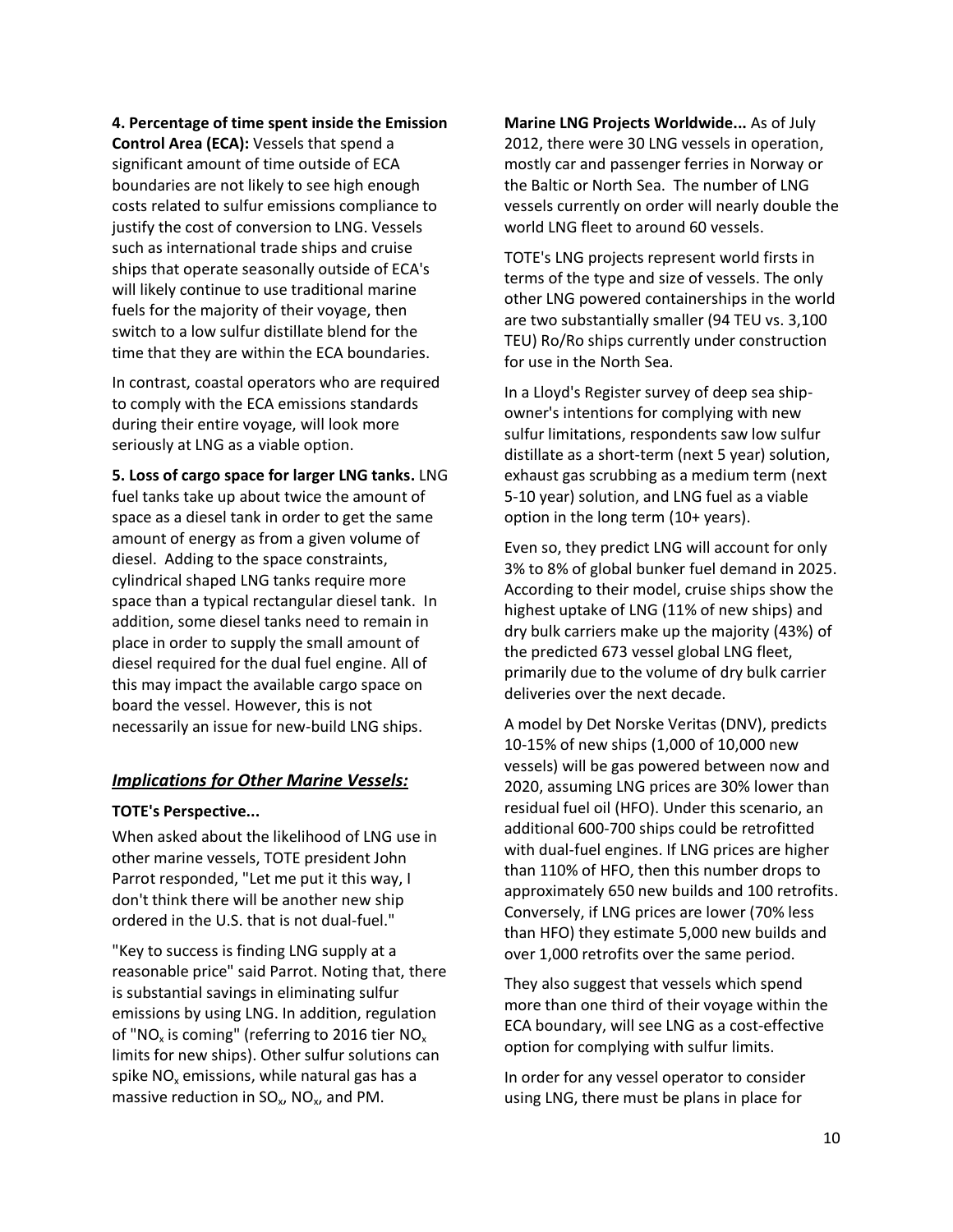available fuel. LNG bunker fuel is currently limited to small scale projects in the North Sea, however several major deep sea ports have announced plans for LNG bunkering facilities to be available for ships by 2015. These include, Gothenberg and Nynäshamn, Sweden; Rotterdam, Netherlands; Zeebrugge and Antwerp Belgium; Warsaw, Poland, and Singapore.

**Marine LNG Projects in the U.S....** Domestic LNG conversion will be more attractive to some vessels' operations than others. Key drivers will be: 1) the amount of time spent within an Emission Control Area (ECA) as discussed above 2) fuel use relative to vessel size and 3) LNG fuel availability.

Fuel Use Relative to Vessel Size: In their 2012 analysis of LNG as a domestic marine fuel, the American Clean Skies Foundation (ACSF) suggests that given the high cost of vessel conversion, the best candidates for conversion to LNG are those vessels with very high utilization and annual fuel use relative to vessel size and engine power, so as to maximize annual fuel cost savings. These include large towing tugs and articulated tug-barges (ATB), medium-to-large car and passenger ferries, and Great Lakes bulk carriers. Ro/Ro containerships like TOTE's also fit into this category with some of the highest fuel use of any vessel.

Of the 9,100 U.S. flagged self-propelled vessels, there are currently almost 1,000 U.S.-flagged tugs larger than 100 tons, 65 ferries larger than 500 tons, and 43 Great Lakes bulk carriers that fit into the category of high fuel use and utilization as defined by ACSF.

According to ACSF, *"many of these vessels could potentially be candidates for conversion to LNG operation, but the economics will not work for every project. Despite low natural gas prices, some vessels will not generate high enough annual fuel cost savings to provide a reasonable payback period for the high vessel conversion costs. Each prospective conversion project... must start with a realistic assessment of likely delivered LNG costs given available infrastructure options".*

U.S. Fuel Availability: The majority of U.S. foreign and domestic marine cargo moves through relatively few marine ports. For example, 62% of total domestic and 52% of foreign marine cargo volume moves through 20 ports (Figure 10). The concentration of marine traffic is even greater for containerships. Of the 84 U.S. and Caribbean ports, approximately 90% of foreign and domestic container traffic moves through 20 ports and 80% moves through 10 ports (Figure 11).

|                                                   | <b>Total</b>    | <b>Total</b>             |
|---------------------------------------------------|-----------------|--------------------------|
| U.S., U.S. Territory, &<br><b>Caribbean Ports</b> | <b>Domestic</b> | Foreign                  |
|                                                   | Trade           | Trade                    |
| South Lousiana, LA                                | 11%             | 9%                       |
| Houston, TX                                       | 6%              | 12%                      |
| Huntinton - Tristate                              | 5%              | $\overline{\phantom{a}}$ |
| New York (NY, NJ)                                 | 5%              | 6%                       |
| New Orleans, LA                                   | 3%              | 1%                       |
| Plaquemines, LA                                   | 3%              | 1%                       |
| <b>Baton Rouge, LA</b>                            | 3%              | 2%                       |
| Pittsburgh, PA                                    | 3%              | ÷,                       |
| Valdez, AK                                        | 3%              | ÷                        |
| St. Louis, MO and IL                              | 3%              | ÷,                       |
| Duluth-Superior (MN, WI)                          | 2%              | $< 1\%$                  |
| Mobile, AL                                        | 2%              | 1%                       |
| <b>Beaumont, TX</b>                               | 2%              | 4%                       |
| Tampa, FL                                         | 2%              | 1%                       |
| Lake Charles, LA                                  | 2%              | 3%                       |
| Corpus Christi, TX                                | 2%              | 4%                       |
| <b>Texas City, TX</b>                             | 1%              | 3%                       |
| Chicago, IL                                       | 1%              | $\sim$                   |
| Two Harbors, MN                                   | 1%              | $< 1\%$                  |
| Long Beach, CA                                    | 1%              | 5%                       |
|                                                   |                 |                          |
| % of TOTAL Trade                                  | 62%             | 52%                      |
|                                                   |                 |                          |
| U.S., U.S. Territory, &                           | <b>Domestic</b> | Foreign                  |
| <b>Caribbean Ports</b>                            | Container       | Container                |
|                                                   | Trade           | <b>Trade</b>             |
| Honolulu, HA                                      | 20%             | $< 1\%$                  |
| San Juan, PR                                      | 13%             | 1%                       |
| Jacksonville, FL                                  | 10%             | 1%                       |
| Long Beach, CA                                    | 7%              | 15%                      |
| Seattle, WA                                       | 7%              | 5%                       |
| Anchorage, AK                                     | 6%              | ÷                        |
| Tacoma, WA                                        | 6%              | 3%                       |
| New York (NY and NJ)                              | 5%              | 15%                      |
| Oakland, CA                                       | 5%              | 5%                       |
| Kahului, HI                                       | 2%              | ä,                       |
| Kawaihae Harbor, HI                               | 2%              | ä,                       |
| Norfolk Harbor, VA                                | 1%              | 5%                       |
| Apra Harbor, GU                                   | 1%              | ÷                        |
| Ketchikan, AK                                     | 1%              | ÷.                       |
| Houston, TX                                       | 1%              | 5%                       |
| Port Everglades, FL                               | $< 1\%$         | 2%                       |
| Los Angeles, CA                                   |                 | 21%                      |
| Savannah, GA                                      |                 | 8%                       |
| Charleston, SC                                    | ÷               | 4%                       |
| Miami, FL                                         |                 | 2%                       |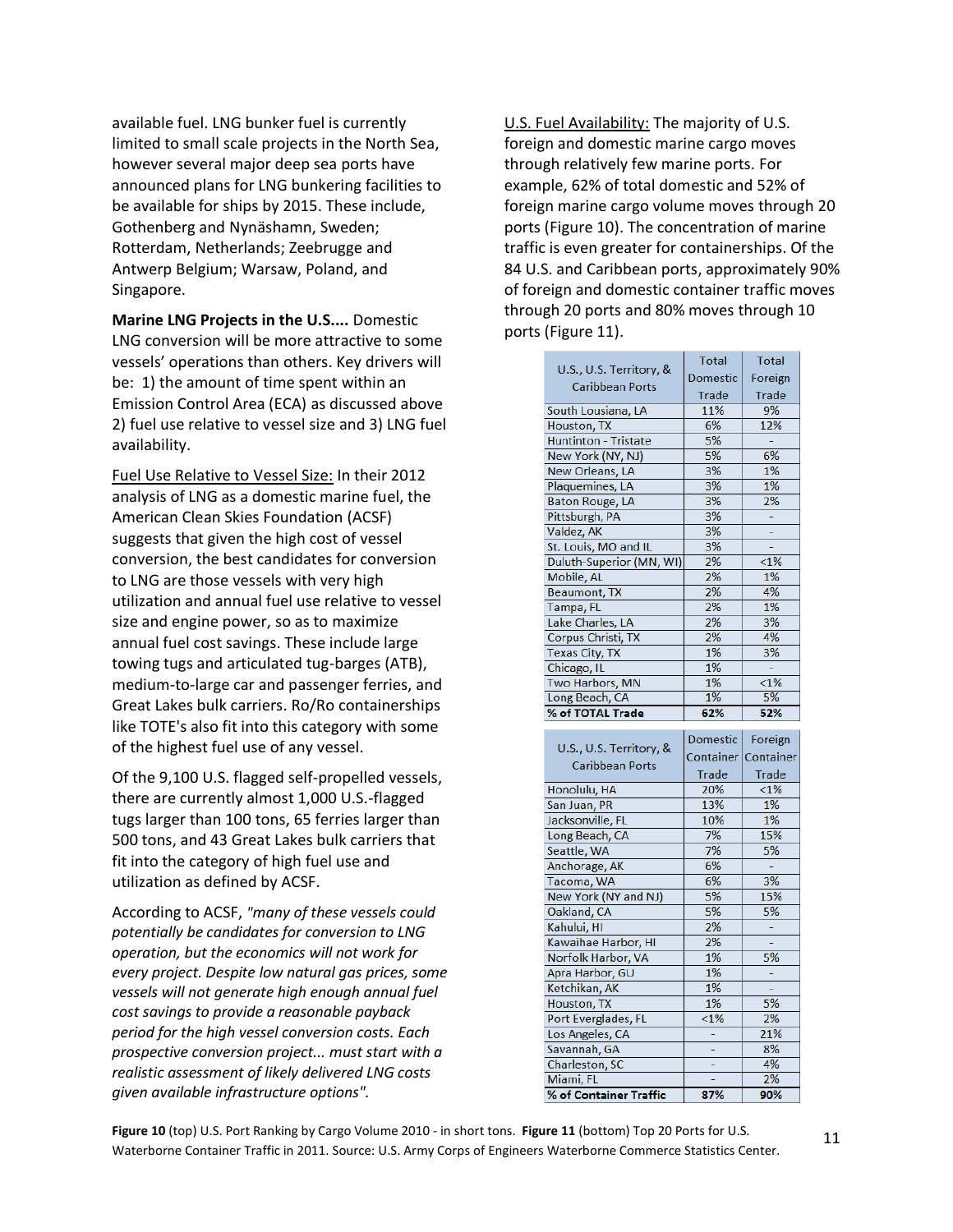Liquefaction and bunkering facilities are being planned for Cameron Parish, LA and Port Fourchon, LA; along the Mississippi River; and in the Great Lakes region.

Assuming LNG bunkering infrastructure is also developed in the Puget Sound or Anchorage and in Puerto Rico or Florida, then LNG bunkering will be at least regionally available to around 30% of domestic containerships and 25% of domestic cargo (by weight). However, that does not necessarily mean that the bunkering facilities for every operation will be available.

Every new LNG development and marine bunkering project makes it easier for successive vessel conversion projects, not only for marine transportation, but for trucking and rail as well.

#### *Domestic Policy Implications:*

LNG as a marine fuel has the potential to reduce oil imports, the national trade deficit, and air pollutants. New EPA and IMO sulfur emission standards have changed the economics of marine fuels, making LNG a viable option for some marine operators.

In TOTE's case, the ECA requirements and price differential of LNG set the stage to consider a switch to LNG. Their EPA/ Coast Guard waiver allows them operate using distillate fuels within the ECA during their conversion to LNG and provides additional savings that can be applied to the overall return of the expensive project. TOTE notes that the EPA and Coast Guard are open to working with other vessel owners on waiver proposals for LNG conversion projects.

However, only a small percentage of vessel operators have the willingness or ability to take the long-term investment view that is required for an LNG retrofit or new build ship, even with a waiver. In a 2012 survey of marine operators conducted by DNV, only 8% of respondents indicated a payback horizon of >5 years.

In the absence of the motivated vessel owner that we see in the TOTE project, the American Clean Skies Foundation suggests that "initial

projects may require some government intervention to offset some of the cost of vessel conversion and/or LNG infrastructure development. After one or more vessel conversions within a geographic area [take place], further vessel conversions will become easier to justify on economic grounds."

Marine vessels with high fuel demands have the unique potential to serve as a vital core customer for new LNG developments that can then provide fuel to other marine vessels and transportation sectors in the region. In addition, because the majority of domestic and international marine trade travels through relatively few U.S. ports, there is greater potential for relatively few infrastructure projects to offset large amounts of high sulfur, crude oil based fuels. For these reasons, if government dollars are used to assist in a national LNG infrastructure, U.S. marine ports should not be ignored.

Similarly, government owned marine vessels such as ferries and military vessels with high fuel demands can also serve as base customers for regional development of LNG infrastructure. Government dollars spent converting publically owned marine vessels that meet the right financial criteria can reduce these vessels' cost of ECA compliance while at the same time driving local LNG infrastructure development.

Government incentives such as fuel excise tax credits could help make the financial case for some vessel operators to invest in LNG conversion by reducing the cost of LNG compared to other compliance options. However, tax credits that do not last for a significant period of time, such as those passed in January 2013 that expire at the end of the year, do little to promote investment in LNG infrastructure and vessel conversion. Unless there is certainty that the credit will last for a significantly longer period of time, it will not be considered a reliable part of the return on investment. Rather it will be a bonus for those who have already made the decision to use LNG on economic grounds without incentives.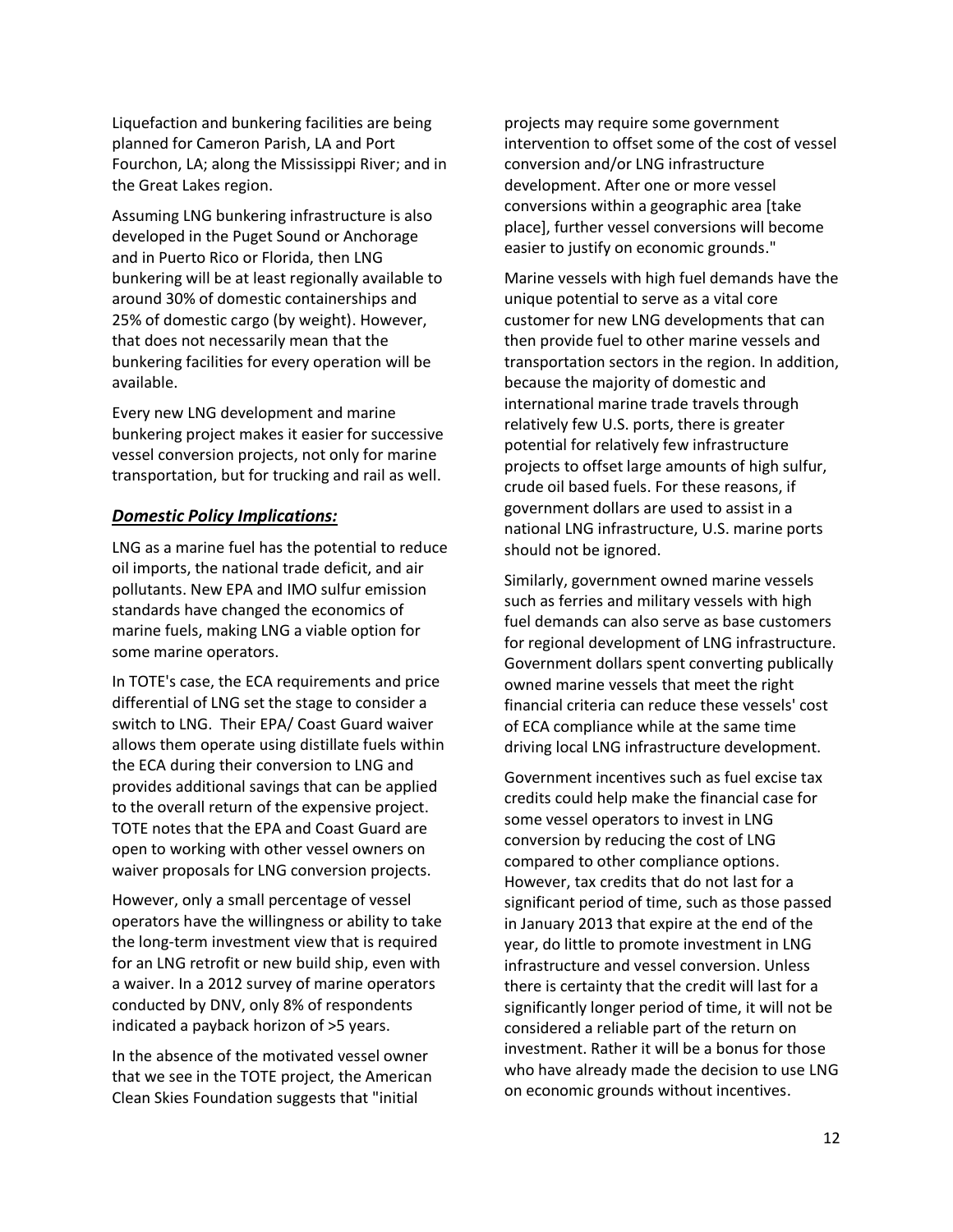#### *Global Policy Implications:*

The 2012 and 2015 ECA limitations have driven parts of the domestic marine industry to look seriously at LNG as a cost effective solution for complying with the new standards. But international trade vessels, which spend the majority of their time outside of ECA limits, are not likely to make major investments to reduce sulfur emissions unless emissions standards expand beyond the ECA's. Instead, they are more likely to use less expensive traditional marine fuels until they reach the ECA boundary, when they will switch to a low sulfur ECA compliant fuel.

According to DNV, of the 40% of the world fleet that enters North American or Northern European ECAs, only 7% spend more than 30% of their voyage within ECA boundaries.

In addition, only one third of ship owners pay for the fuel they use. For the majority of ship owners, the charterer pays all or part of the fuel bill. This diminishes the incentive to make large investments in a conversion that is justified by lower cost fuels, since at least some of the fuel savings will go to the customer. That being said, marine operators must keep fuel costs low in order to remain competitive.

If the IMO global sulfur limit (0.5%) goes into effect in 2020, then international trade vessels would be required to use low sulfur fuels continuously and would be much more likely to see LNG as a cost effective option. Based on their model of global economic trends, marine regulations, and technology, DNV predicts 1 in 10 new ships delivered will be gas powered between now and 2020. With a 0.5% worldwide sulfur limit, this number could increase to as many as half of new ships. However, the global limit is yet to be determined based on a fuel supply study in 2018, and could be deferred to 2025 or beyond.

Without implementation of the 2020 global sulfur limits, the majority of international trade vessels will likely continue to use Intermediate Fuel Oil blends to achieve the 3.5% sulfur limit

for the majority of their voyage, then switch to distillates and/ or scrubbers once inside of the ECA boundaries to meet the 0.1% limit.

Beyond 2020, there are several policies being considered at the global level where LNG may play a role. Currently under consideration by the International Maritime Organization are regulations that address:

1. Black carbon emissions: these emissions from shipping have become a concern due to the disproportionately large impact on polar ice melt and global warming. LNG has significantly fewer black carbon emissions.

2. Underwater noise: its impact on sea mammals is also gaining global attention. Compared to diesel engines, natural gas engines are about 10 Db quieter, but it is not clear whether this is significant enough to have a noticeable impact.

3. Climate change: growing pressure on the marine industry to address greenhouse gas emissions may eventually lead to market based legislation where ships with lower greenhouse gas emissions will have a lower cost of compliance. Currently the IMO's Energy Efficiency Design Index (EEDI) requires new ships to be more energy efficient by 10% in 2015, 20% in 2020, and 30% after 2025.

LNG has the potential to reduce greenhouse gas emissions by 15-20%, so long as "methane slip" and other losses of unburned gas throughout the supply chain remains low. According to the Environmental Defense Fund, methane escape must be limited to less than 1% system-wide in order for the overall greenhouse gas impact of natural gas to remain lower than diesel.

LNG is not the only fuel of the future. According to DNV, bio-fuels, diesel-electric, marine fuel cells, batteries, solar panels, and retractable wind turbines may all have a place on ships beyond the next decade.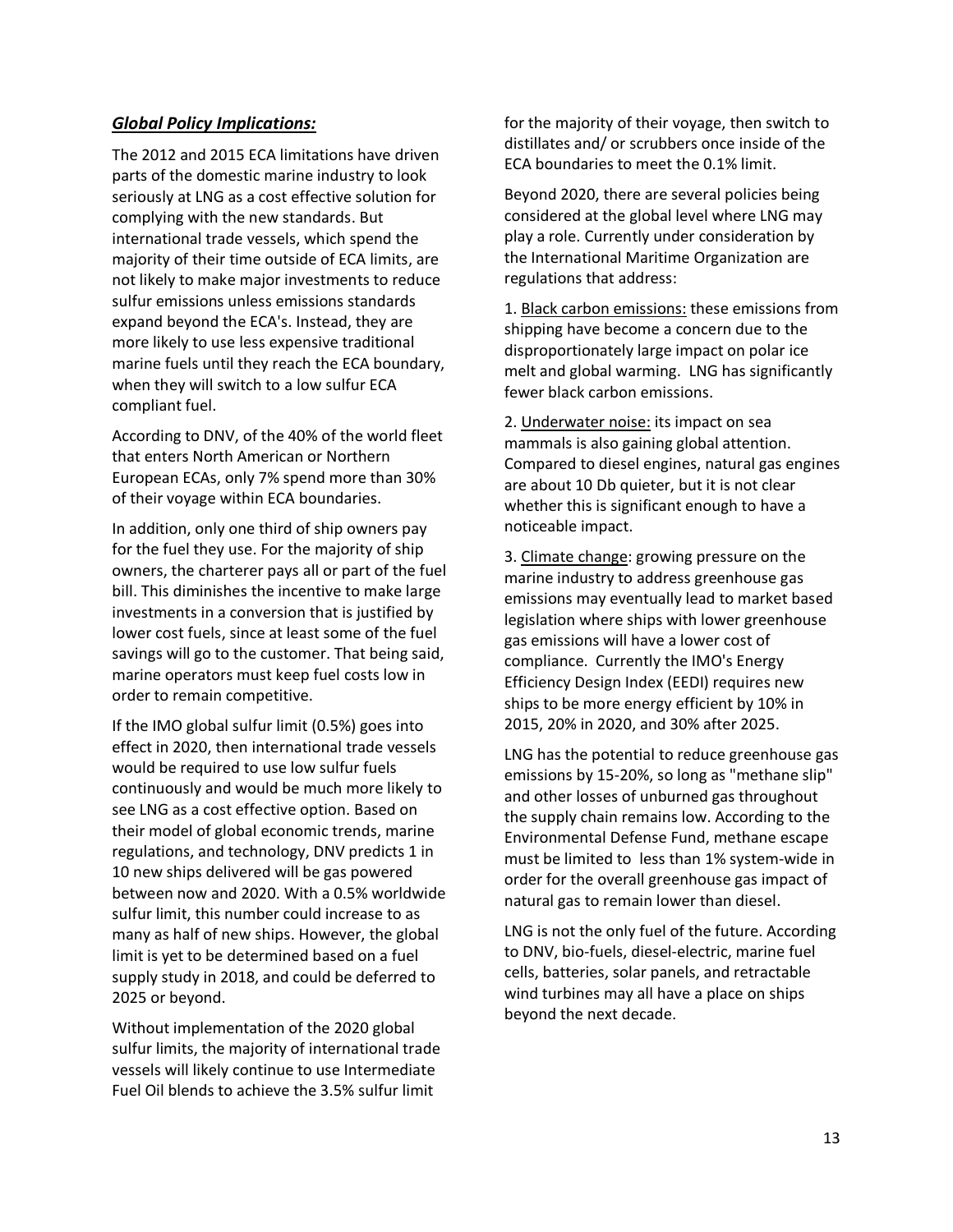#### *Conclusion:*

The additional cost of complying with new sulfur emissions limitations has changed the economics of LNG as a marine fuel, making LNG a potentially cost effective option to meet the new emission standards.

Over the next decade, North American and Caribbean Emission Control Area (ECA) fuel sulfur limits will tighten from 1% to 0.1% in 2015 and the International Maritime Organization 's (IMO) global fuel sulfur limits may tighten from 3.5% to 0.5% in 2020. In order to comply with these limits, marine vessels will be required to switch to more expensive distillate fuel, install expensive emission controls, or convert to LNG power.

Domestic coastal operators like TOTE, who are required to comply with the ECA emissions standards during their entire voyage, will look seriously at LNG as a viable option in the near term to comply with 2015 emissions standards.

International trade ships, which operate the majority of their voyage outside of Emission Control Areas, will likely continue to burn traditional marine fuels in open waters, then switch to low sulfur fuels as they enter the ECA, at least in the near-term. LNG is seen as a longterm solution for meeting stricter 2020 global emissions requirements for these vessels.

LNG may not make sense for every situation, but promising projects will have access to LNG fuel at the right price, will be operations with high fuel use relative to engine size, and will spend the majority of their voyage within the ECA boundaries.

In TOTE's case, the fuel savings associated with the EPA/Coast Guard waiver during vessel retrofit and their ability to take a long-term view on the return on investment were also important factors.

LNG provides an opportunity to meet new ECA and global emission standards for  $SO<sub>x</sub>$  while also addressing  $NO<sub>x</sub>$ , PM, and  $CO<sub>2</sub>$  with a domestically produced, low cost, stable priced fuel.

However, the high cost of vessel conversion and lack of LNG supply and bunkering infrastructure pose serious challenges to vessel operators who are interested in using LNG as a marine fuel.

Generally, it is easier to justify an investment in a new-build LNG vessel than the conversion of an existing ship. With an average 30-35 year life span, the transition of the world's fleet of marine vessels to a different fuel will not happen quickly.

Global and ECA emissions limits have set the stage for the economic viability of LNG as a marine fuel for those vessel operators with the long-term outlook and boldness to develop the fueling infrastructure without government incentives. However, incentives or other forms of government leadership, support, and cooperation can help spur initial projects that, in turn could make subsequent projects more feasible. Government marine vessels such as ferries and military vessels that meet the right financial criteria for LNG conversion can reduce their long-term operating costs while also initiating the development of local LNG infrastructure.

A large marine LNG project like TOTE's can spur LNG infrastructure development for truck, rail, and smaller marine projects in the entire region. With its high volume of fuel use per vessel, the domestic marine sector provides a unique opportunity to act as a core customer base for LNG production and distribution, breaking supply barriers that have so far constrained the growth of LNG in other transportation industries.